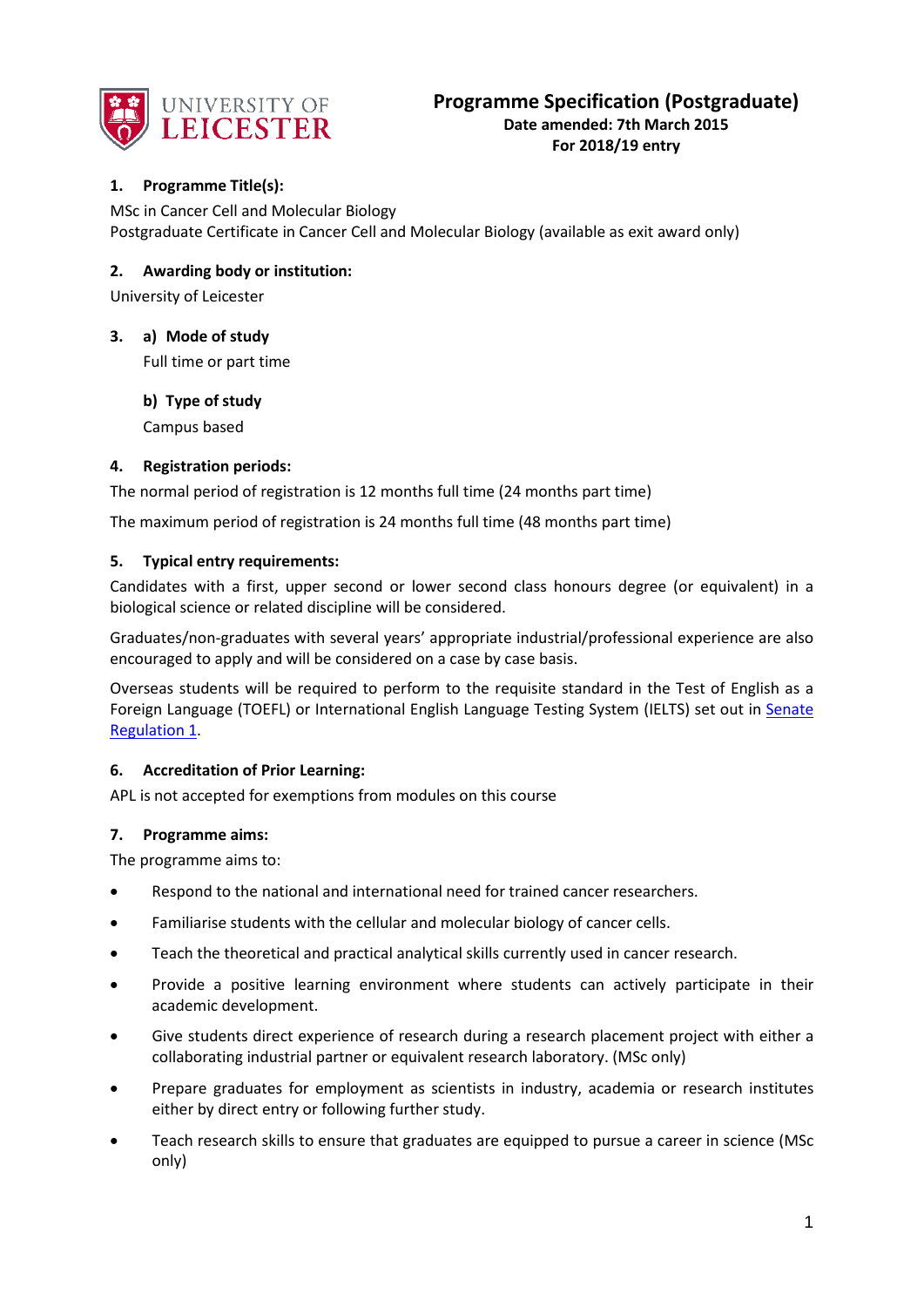# **8. Reference points used to inform the programme specification:**

[University of Leicester Learning and Teaching Strategy](http://www2.le.ac.uk/offices/sas2/quality/learnteach)

External Examiners' reports

First Destination Surveys

Student feedback on course

Framework for Higher Education Qualifications

Periodic Developmental Review, 2012

### **9. Programme Outcomes:**

| <b>Intended Learning</b><br><b>Outcomes</b>                                                                                                                              | <b>Teaching and Learning Methods</b>                                                             | <b>How Demonstrated?</b>                                                                                    |  |  |  |  |
|--------------------------------------------------------------------------------------------------------------------------------------------------------------------------|--------------------------------------------------------------------------------------------------|-------------------------------------------------------------------------------------------------------------|--|--|--|--|
| (a) Subject and Professional skills                                                                                                                                      |                                                                                                  |                                                                                                             |  |  |  |  |
| <b>Knowledge</b>                                                                                                                                                         |                                                                                                  |                                                                                                             |  |  |  |  |
| Core knowledge of the<br>molecular and genetic basis of<br>cancer, molecular and cell<br>biology techniques.                                                             | Lectures, specified reading,<br>laboratory classes and tutorials.                                | Continuous assessment of<br>laboratory reports, tutorial<br>performance, essays and course<br>examinations. |  |  |  |  |
| <b>Concepts</b>                                                                                                                                                          |                                                                                                  |                                                                                                             |  |  |  |  |
| Molecular mechanisms<br>underlying the development of<br>cancer. Molecular and cell<br>biology techniques.                                                               | Lectures, tutorials, journal clubs,<br>laboratory classes.                                       | Essays, laboratory reports and<br>course examinations.                                                      |  |  |  |  |
| <b>Techniques</b>                                                                                                                                                        |                                                                                                  |                                                                                                             |  |  |  |  |
| Practical demonstration of<br>experimental methods.<br>Competent use of standard and<br>specialized equipment.<br>Knowledge of safe procedures<br>and safety assessment. | Laboratory classes, laboratory<br>project supervision, practical<br>demonstrations and lectures. | Laboratory reports,<br>project<br>progress and report. Course<br>examinations.                              |  |  |  |  |
|                                                                                                                                                                          | <b>Critical analysis</b>                                                                         |                                                                                                             |  |  |  |  |
| Critical appraisal of results and<br>critical review of literature.                                                                                                      | Laboratory and project supervision,<br>tutorials.                                                | Course examinations, laboratory<br>reports, project progress and<br>report.                                 |  |  |  |  |
|                                                                                                                                                                          | Presentation                                                                                     |                                                                                                             |  |  |  |  |
| Presentation of scientific data,<br>participation in scientific<br>discussion.                                                                                           | Tutorials, laboratory classes and<br>project supervision.                                        | Laboratory presentations, group<br>presentations and project<br>presentations.                              |  |  |  |  |
|                                                                                                                                                                          | <b>Appraisal of evidence</b>                                                                     |                                                                                                             |  |  |  |  |
| Experimental method, project<br>design.                                                                                                                                  | Lectures, tutorials and project<br>supervision.                                                  | Project reports.                                                                                            |  |  |  |  |
| (b) Transferable skills                                                                                                                                                  |                                                                                                  |                                                                                                             |  |  |  |  |
| <b>Research skills</b>                                                                                                                                                   |                                                                                                  |                                                                                                             |  |  |  |  |
| Literature review, experimental<br>design, laboratory skills, data<br>analysis, data interpretation<br>and statistical analysis.                                         | Tutorials, problem solving, lectures<br>and project supervision.                                 | Tutorial performance, project<br>report.                                                                    |  |  |  |  |
| <b>Communication skills</b>                                                                                                                                              |                                                                                                  |                                                                                                             |  |  |  |  |
| Report writing, scientific<br>communication.                                                                                                                             | Tutorials, laboratory classes and<br>presentation skills.                                        | Tutorial performance, laboratory<br>reports, project report and oral<br>presentation of project.            |  |  |  |  |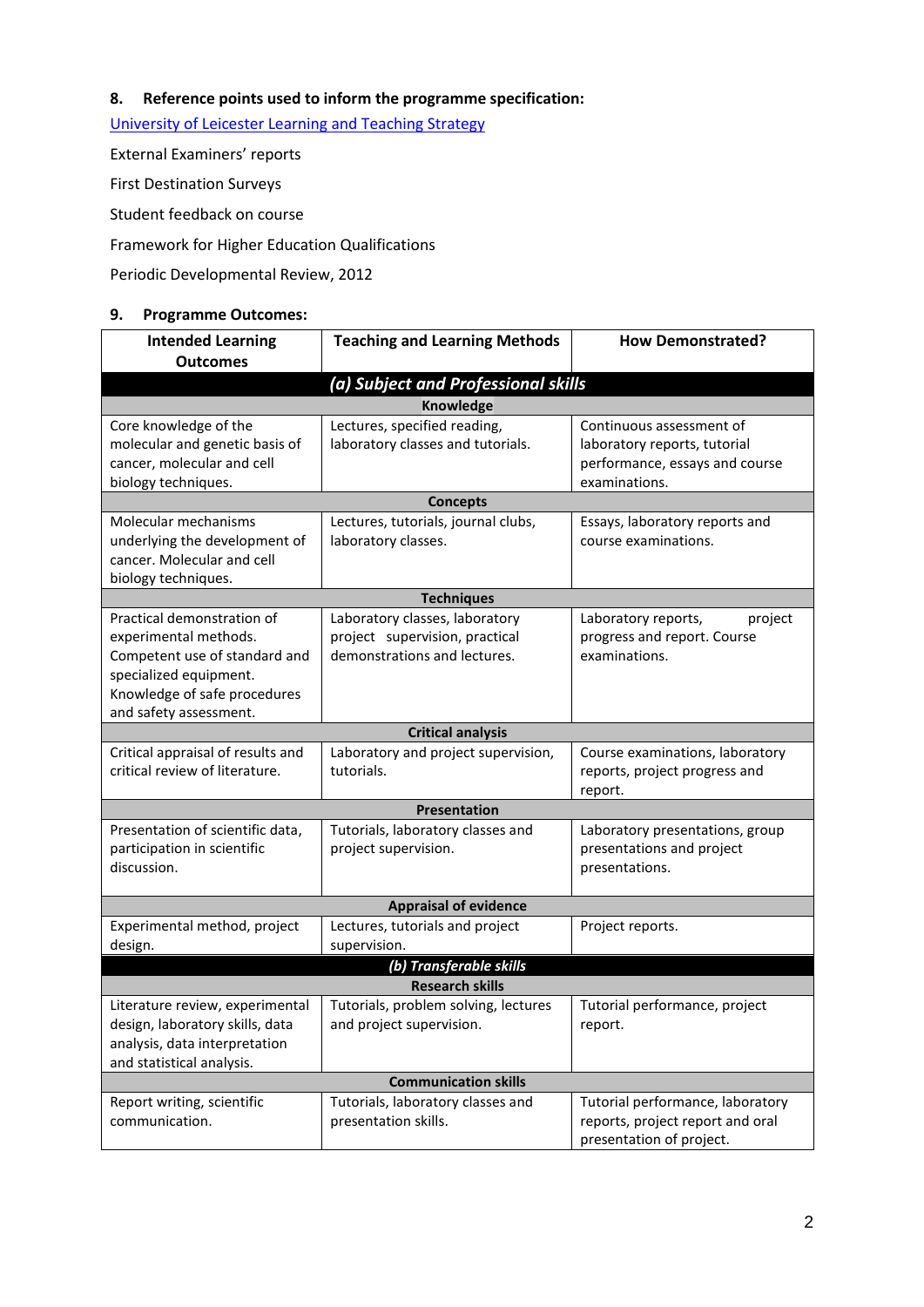| <b>Intended Learning</b><br><b>Outcomes</b>                                                                                                | <b>Teaching and Learning Methods</b>                                                   | <b>How Demonstrated?</b>                                                                                         |  |  |  |  |
|--------------------------------------------------------------------------------------------------------------------------------------------|----------------------------------------------------------------------------------------|------------------------------------------------------------------------------------------------------------------|--|--|--|--|
| Data presentation                                                                                                                          |                                                                                        |                                                                                                                  |  |  |  |  |
| IT, images and image analysis,<br>analytical and graphical<br>methods, statistics.                                                         | Tutorials, laboratory classes and<br>project supervision.                              | Practical reports and project<br>reports.                                                                        |  |  |  |  |
| <b>Information technology</b>                                                                                                              |                                                                                        |                                                                                                                  |  |  |  |  |
| Data handling, information<br>retrieval, preparation of slides<br>for presentations and posters,<br>word processing and<br>bioinformatics. | Workshops, tutorials and practical<br>classes.                                         | Practical reports, essay and project<br>presentation.                                                            |  |  |  |  |
| <b>Problem solving</b>                                                                                                                     |                                                                                        |                                                                                                                  |  |  |  |  |
| Formulation of hypothesis,<br>testing hypothesis using<br>appropriate methods and<br>analysing results.                                    | Tutorials, problem solving, lectures<br>and project supervision.                       | Tutorial performance, project<br>report.                                                                         |  |  |  |  |
| <b>Working relationships</b>                                                                                                               |                                                                                        |                                                                                                                  |  |  |  |  |
| Project management,<br>organizational skills, time<br>management, working in<br>groups/teams                                               | Group practical classes, group<br>solving problems, tutorials, project<br>supervision. | Tutorial performance and project<br>report.                                                                      |  |  |  |  |
| <b>Managing learning</b>                                                                                                                   |                                                                                        |                                                                                                                  |  |  |  |  |
| Study skills, information<br>management, developing<br>specialization and interests,<br>project management.                                | Tutorials, Library and IT skills, study<br>skills support and project<br>supervision.  | Interviews, student feedback,<br>tutorial performance, IT<br>assessment and coursework and<br>project assessment |  |  |  |  |
| <b>Career management</b>                                                                                                                   |                                                                                        |                                                                                                                  |  |  |  |  |
| Producing a professional cv,<br>writing applications and<br>knowledge of career pathways.                                                  | Workshops and study skills support.                                                    | Student feedback and student<br>destination surveys.                                                             |  |  |  |  |

## **10. Special features:**

Six-month laboratory research project.

## **11. Indications of programme quality:**

"The structure of the programme is well-balanced between intensive practical courses covering relevant areas of cancer molecular and cellular biology and an in-depth lecture series on all aspects of cancer, from causes to cures. The course culminates in a 6-month laboratorty project in a research laboratory where the student is exposed to original primary laboratory-based research and they have experience of ownership of a novel project. The student writes a 12,000 word dissertation which tests the knowledge and understanding of the subject area, data analysis, critical evaluation and communication skills." External Examiner's comments, August 2014.

#### **12. Scheme of Assessment**

As defined i[n Senate Regulation 6:](http://www.le.ac.uk/senate-regulation6) Regulations governing Taught Postgraduate Programmes of Study.

#### **13. Progression points**

As defined i[n Senate Regulation 6:](http://www.le.ac.uk/senate-regulation6) Regulations governing Taught Postgraduate Programmes of Study

In cases where a student has failed to meet a requirement to progress he or she will be required to withdraw from the course and a recommendation will be made to the Board of Examiners for an intermediate award where appropriate.